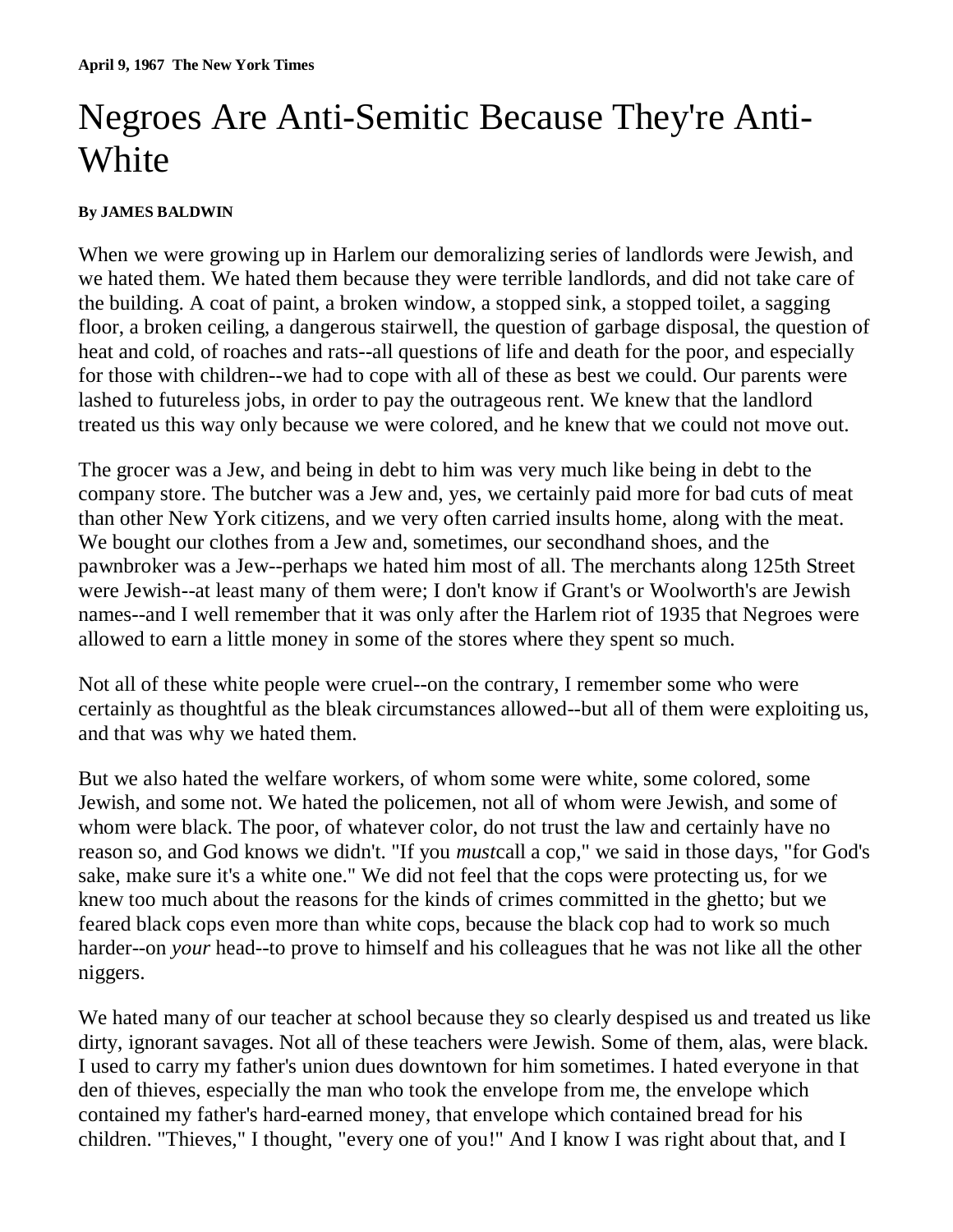have not changed my mind. But whether or not all these people were Jewish, I really do not know.

The Army may or may not be controlled by Jews; I don't know and I don't care. I know that when I worked for the Army I hated all my bosses because of the way they treated me. I don't know if the post office is Jewish but I would certainly dread working for it again. I don't know if Wanamaker's was Jewish, but I didn't like running their elevator and I didn't like any of their customers. I don't know if Nabisco is Jewish, but I didn't like clearing their basement. I don't know if Riker's is Jewish, but I didn't like scrubbing their floors. I don't know if the big, white bruiser who thought it was fun to call me "Shine" was Jewish, but I know I tried to kill him--and he stopped calling me "Shine." I don't know if the last taxi driver who refused to stop for me was Jewish, but I know I hoped he'd break his neck before he got home. And I don't think that General Electric or General Motors or R.C.A. or Con Edison or Mobil Oil or Coca Cola or Pepsi-Cola or Firestone or the Board of Education or the textbook industry or Hollywood or Broadway or television--or Wall Street, Sacramento, Dallas, Atlanta, Albany or Washington--are controlled by Jews. I think they are controlled by Americans, and the American Negro situation is a direct result of this control. And anti-Semitism among Negroes, inevitable as it may be, and understandable, alas, as it is, does not operate to menace this control, but only to confirm it. It is not the Jew who controls the American drama. It is the Christian.

The root of anti-Semitism among Negroes is, ironically, the relationship of colored peoples- all over the globe--to the Christian world. This is a fact which may be difficult to grasp, not only for the ghetto's most blasted and embittered inhabitants, but also for many Jews, to say nothing of many Christians. But it is a fact, and it will not ameliorated--in fact, it can only be aggravated--by the adoption, on the part of colored people now, of the most devastating of the Christian vices.

Of course, it is true, and I am not so naÔve as not to know it, that many Jews despise Negroes, even as their Aryan brothers do. (There are also Jews who despise Jews, even as their Aryan brothers do.) It is true that many Jews use, shamelessly, the slaughter of the 6,000,000 by the Third Reich as proof that they cannot be bigots--or in the hope of not being held responsible for their bigotry. It is galling to be told by a Jew whom you know to be exploiting you that he cannot possibly be doing what you know he is doing because he is a Jew. It is bitter to watch the Jewish storekeeper locking up his store for the night, and going home. Going, with *your* money in his pocket, to a clean neighborhood, miles from you, which you will not be allowed to enter. Nor can it help the relationship between most Negroes and most Jews when part of this money is donated to civil rights. In the light of what is now known as the white backlash, this money can be looked on as conscience money merely, as money given to keep the Negro happy in his place, and out of white neighborhoods.

One does not wish, in short, to be told by an American Jew that his suffering is as great as the American Negro's suffering. It isn't, and one knows that it isn't from the very tone in which he assures you that it is.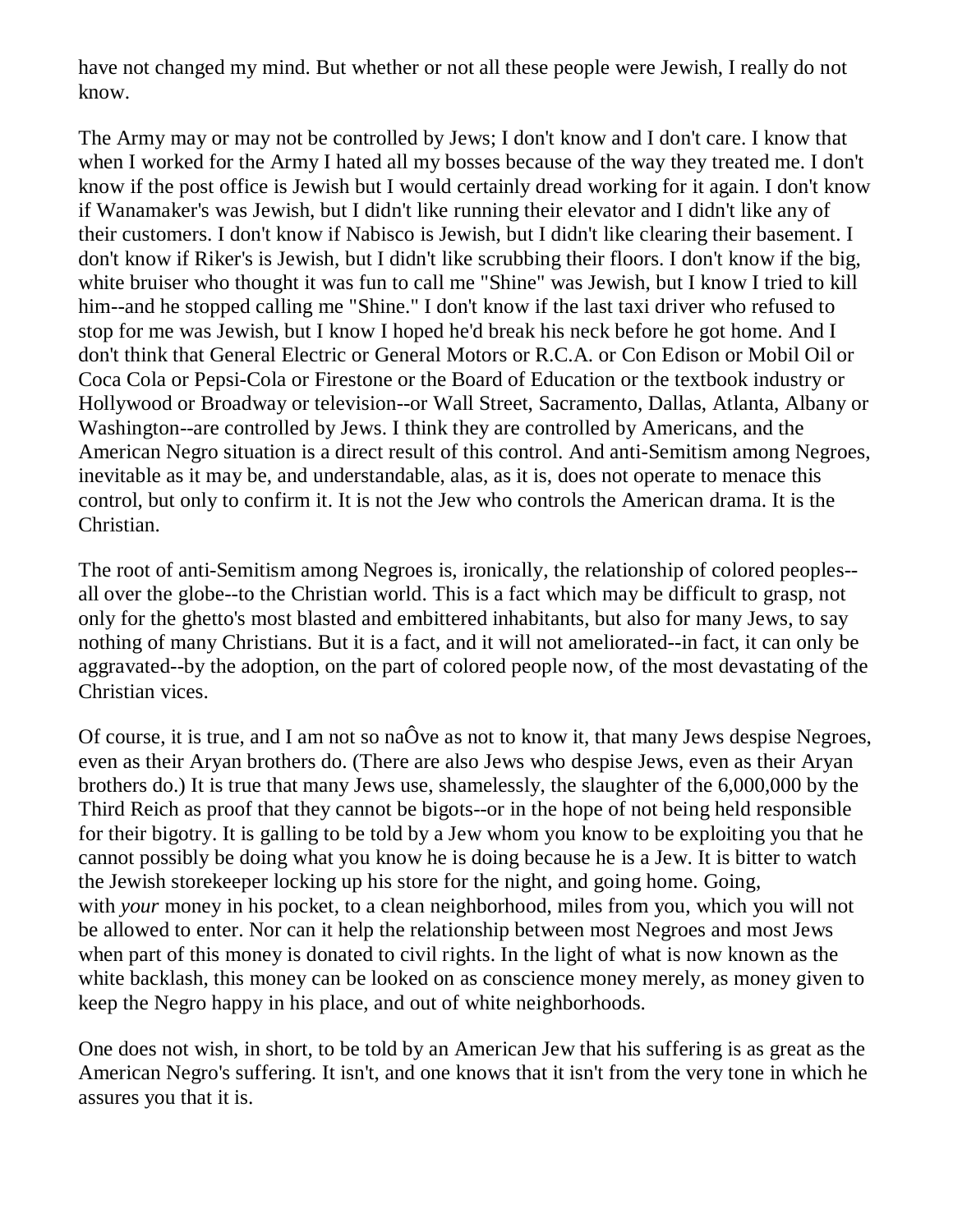For one thing, the American Jew's endeavor, whatever it is, has managed to purchase a relative safety for his children, and a relative future for them. This is more than your father's endeavor was able to do for you, and more than your endeavor has been able to do for your children. There are days when it can be exceedingly trying to deal with certain white musical or theatrical celebrities who may or may not be Jewish--what, in show business, is a name?- but whose preposterous incomes cause one to think bitterly of the fates of such people as Beside Smith or King Oliver or Ethel Waters. Furthermore, the Jew can be proud of his suffering, or at least not ashamed of it. His history and his suffering do not begin in America, where black men have been taught to be ashamed of everything, especially their suffering.

The Jew's suffering is recognized as part of the moral history of the world and the Jew is recognized as a contributor so the world's history: this is not true for the blacks. Jewish history, whether or not one can say it is honored, is certainly known: the black history has been blasted, maligned and despised. The Jew is a white man, and when white men rise up against oppression, they are heroes: when black men rise, they have reverted to their native savagery. The uprising in the Warsaw ghetto was not described as a riot, nor were the participants maligned as hoodlums: the boys and girls in Watts and Harlem are thoroughly aware of this, and it certainly contributes to their attitude toward the Jews.

But, of course, my comparison of Watts and Harlem with the Warsaw ghetto will be immediately dismissed as outrageous. There are many reasons for this, and one of them is that while America loves white heroes, armed to the teeth, it cannot abide bad niggers. But the bottom reason is that it contradicts the American dream to suggest that any gratuitous, unregenerate horror can happen here. We make our mistakes, we like to think, but we are getting better all the time.

Well, to state it mildly, this is a point of view which any sane or honest Negro will have some difficulty holding. Very few Americans, and this includes very few Jews, wish to believe that the American Negro situation is as desperate and dangerous as it is. Very few Americans, and very few Jews, have the courage to recognize that the America of which they dream and boast is not the America in which the Negro lives. It is a country which the Negro has never seen. And this is not merely a matter of bad faith on the part of Americans. Bad faith, God knows, abounds, but there is something in the American dream sadder and more wistful than that.

No one, I suppose, would dream of accusing the late Moss Hart of bad faith. Near the end of his autobiography, "Act One," just after he has become a successful playwright, and is riding home to Brooklyn for the first time in a cab, he reflects:

"I started through the taxi window at a pinch-faced 10-year-old hurrying down the steps on some morning errand before school, and I thought of myself hurrying down the streets on so many gray mornings out of a doorway and a house much the same as this one. My mind jumped backward in time and then whirled forward, like a many-faceted prism--flashing our old neighborhood in front of me, the house, the steps, the candy store--and then shifted to the skyline I had just passed by, the opening last night, and the notices I still hugged tightly under my arm. It was possible in this wonderful city for that nameless little boy--for any of its millions--to have a decent chance to scale the walls and achieve what they wished. Wealth,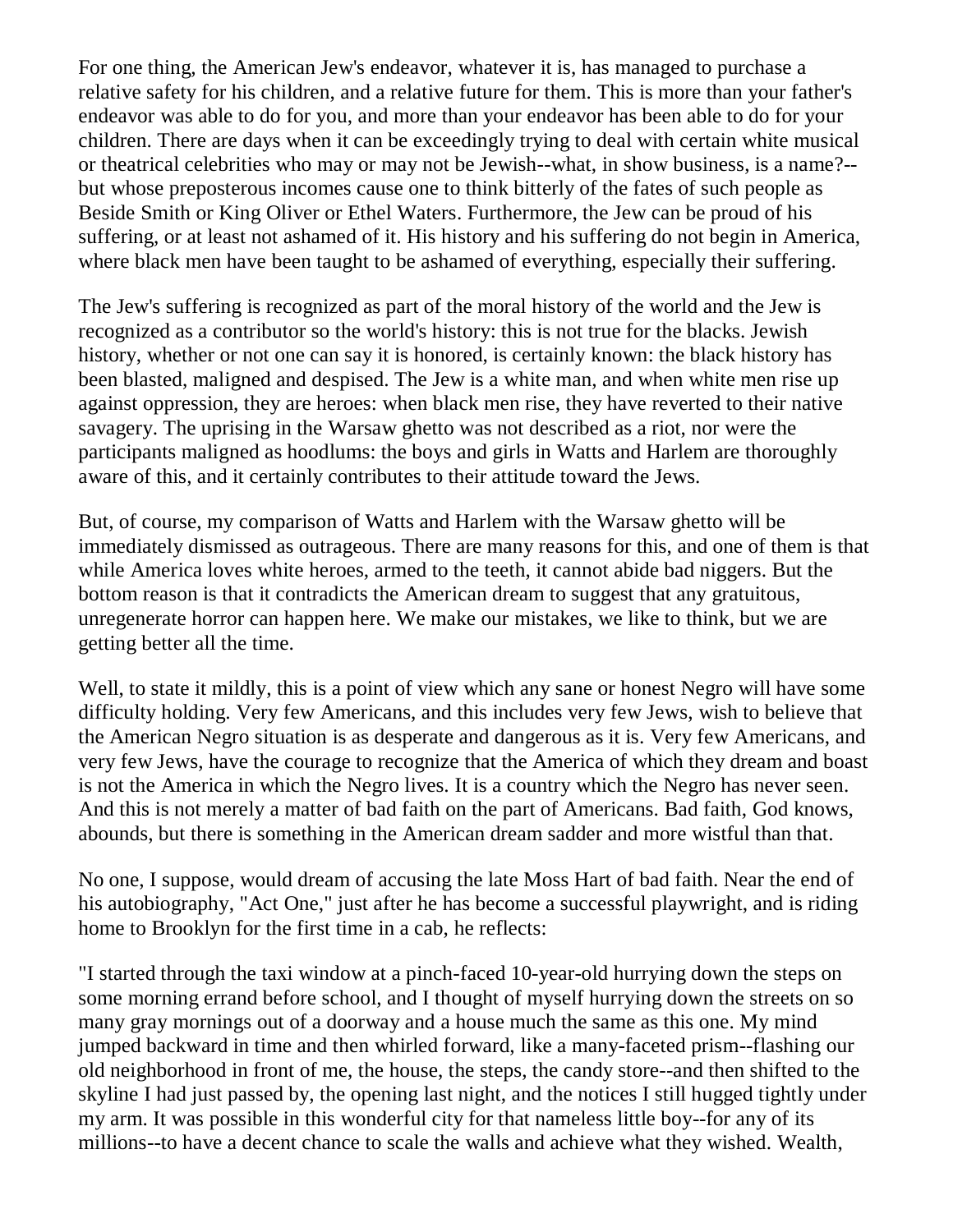rank, or an imposing name counted for nothing. The only credential the city asked was the boldness to dream."

But this is not true for the Negro, and not even the most successful or fatuous Negro can really feel this way. His journey will have cost him too much, and the price will be revealed in his estrangement--unless he is very rare and lucky--from other colored people, and in his continuing isolation from whites. Furthermore, for every Negro boy who achieves such a taxi ride, hundreds, at least, will have perished around him, and not because they lacked the boldness to dream, but because the Republic despises their dreams.

Perhaps one must be in such a situation in order really to understand what it is. But if one is a Negro in Watts or Harlem, and knows why one is there, and knows that one has been sentenced to remain there for life, one can't but look on the American state and the American people as one's oppressors. For that, after all, is exactly what they are. They have corralled you where you are for their ease and their profit, and are doing all in their power to prevent you from finding out enough about yourself to be able to rejoice in the only life you have.

One does not wish to believe that the American Negro can feel this way, but that is because the Christian world has been misled by its own rhetoric and narcoticized by its own power.

For many generations the natives of the Belgian Congo, for example, endured the most unspeakable atrocities at the hands of the Belgians, at the hands of Europe. Their suffering occurred in silence. This suffering was not indignantly reported in the Western press, as the suffering of white men would have been. The suffering of this native was considered necessary, alas, for European, Christian dominance. And, since the world at large knew virtually nothing concerning the suffering of this native, when he rose he was not hailed as a hero fighting for his land, but condemned as a savage, hungry for white flesh. The Christian world considered Belgium to be a civilized country; but there was not only no reason for the Congolese to feel that way about Belgium; there was no possibility that they could.

What will the Christian world, which is so uneasily silent now, say on that day which is coming when the black native of South Africa begins to massacre the masters who have massacred him so long? It is true that two wrongs don't make a right, as we love to point out to the people we have wronged. But *one* wrong doesnít make a right, either. People who have been wronged will attempt to right the wrong; they would not be people if they didn't. They can rarely afford to be scrupulous about the means they will use. They will use such means as come to hand. Neither, in the main, will they distinguish one oppressor from another, nor see through to the root principle of their oppression.

In the American context, the most ironical thing about Negro anti-Semitism is that the Negro is really condemning the Jew for having become an American white man--for having become, in effect, a Christian. The Jew profits from his status in America, and he must expect Negroes to distrust him for it. The Jew does not realize that the credential he offers, the fact that he has been despised and slaughtered, does not increase the Negro's understanding. It increases the Negro's rage.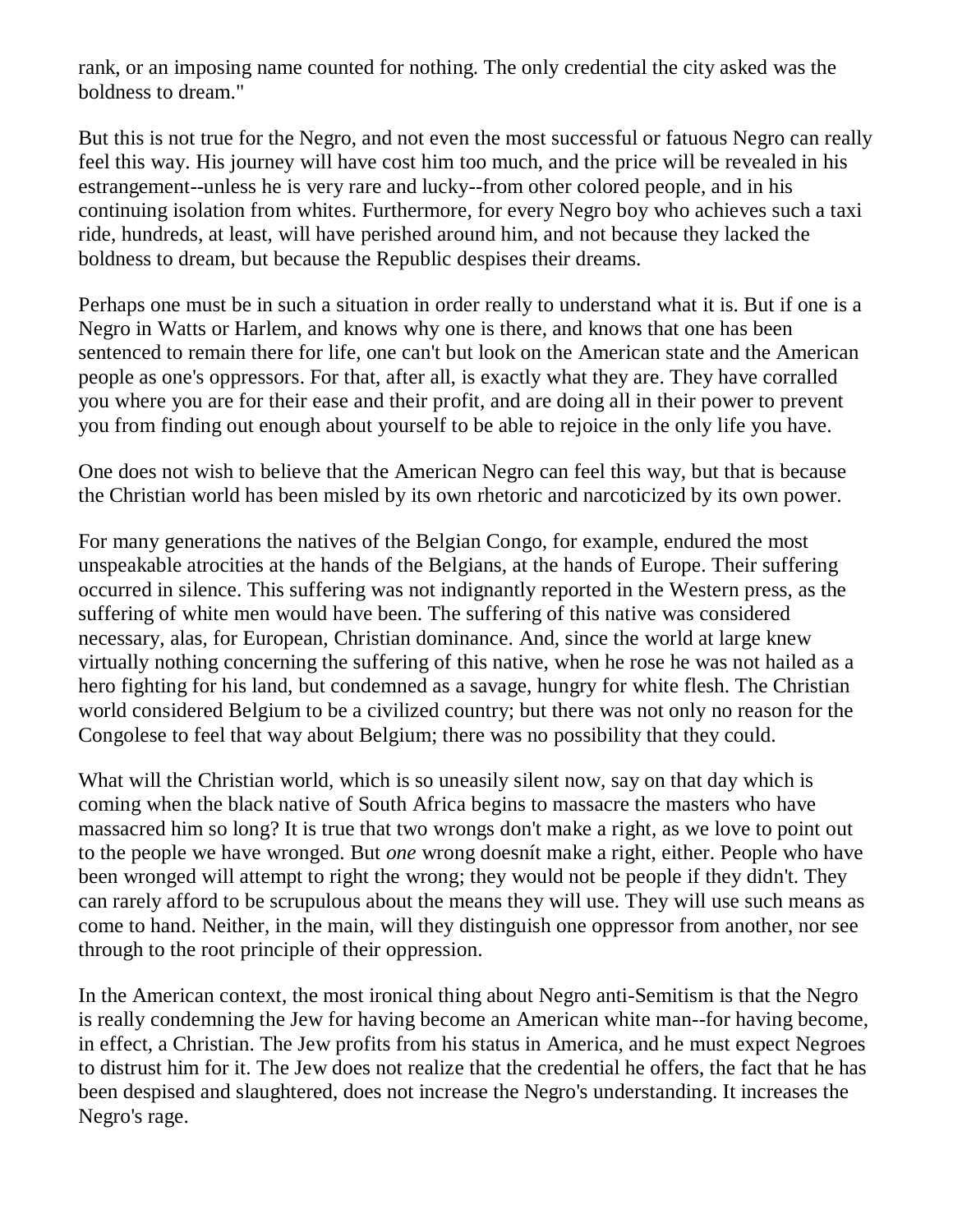For it is not here, and not now, that the Jew is being slaughtered, and he is never despised, here, as the Negro is, *because* he is an American. The Jewish travail occurred across the sea and America rescued him from the house of bondage. But America *is* the house of bondage for the Negro, and no country can rescue him. What happens to the Negro here happens to him *because* he is an American.

When an African is mistreated here, for example, he has recourse to his embassy. The American Negro who is, let us say, falsely arrested, will find it nearly impossible to bring his case to court. And this means that *because* he is a native of this country--"one of your niggers"--he has, effectively, no recourse and no place to go, either within the country or without. He is a pariah in his own country and a stranger in the world. This is what it means to have one's history and one's ties to one's ancestral homeland totally destroyed.

This is not what happened to the Jew and, therefore, he has allies in the world. That is one of the reasons no one has ever seriously suggested that the Jew be nonviolent. There was no need for him to be nonviolent. On the contrary, the Jewish battle for Israel was saluted as the most tremendous heroism. How can the Negro fail to suspect that the Jew is really saying that the Negro deserves his situation because he has not been heroic enough? It is doubtful that the Jews could have won their battle had the Western powers been opposed to them. But such allies as the Negro may have are themselves struggling for their freedom against tenacious and tremendous Western opposition.

This leaves the American Negro, who technically represents the Western nations, in a cruelly ambiguous position. In this situation, it is not the American Jew who can either instruct him or console him. On the contrary, the American Jew knows just enough about this situation to be unwilling to imagine it again.

Finally, what the American Negro interprets the Jew as saying is that one must take the historical, the impersonal point of view concerning one's life and concerning the lives of one's kinsmen and children. "We suffered, too," one is told, "but we came through, and so will you. In time."

In whose time? One has only one life. One may become reconciled to the ruin of one's children's lives is not reconciliation. It is the sickness unto death. And one knows that such counselors are not present on these shores by following this advice. They arrived here out of the same effort the American Negro is making: they wanted to live, and not tomorrow, but today. Now, since the Jew is living here, like all the other white men living here, he wants the Negro to wait. And the Jew sometimes--often--does this in the name of his Jewishness, which is a terrible mistake. He has absolutely no relevance in this context as a Jew. His only relevance is that he is white and values his color and uses it.

He is singled out by Negroes not because he acts differently from other white men, but because he doesn't. His major distinction is given him by that history of Christendom, which has so successfully victimized both Negroes and Jews. And he is playing in Harlem the role assigned him by Christians long ago: he is doing their dirty work.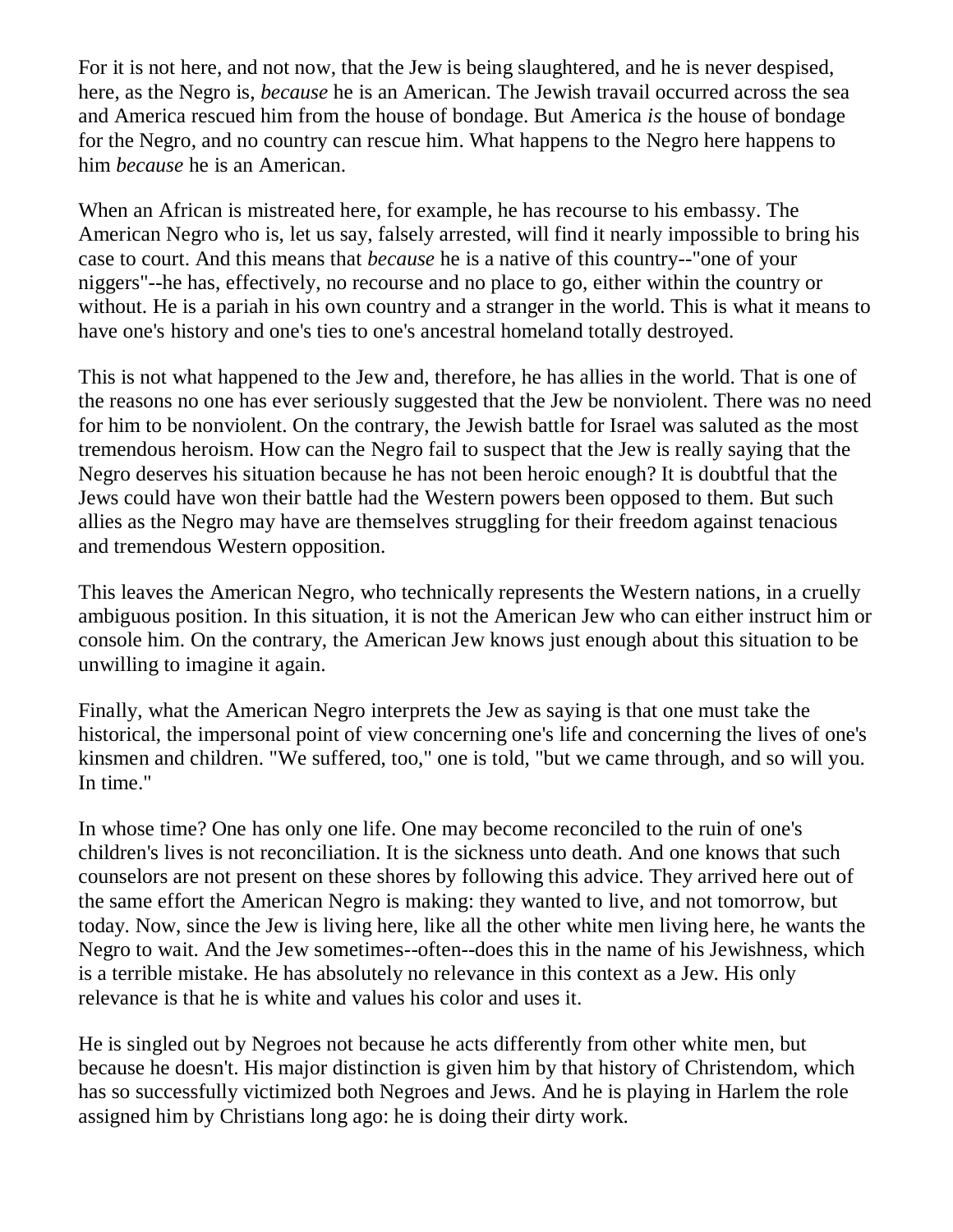No more than the good white people of the South, who are really responsible for the bombings and lynchings, are ever present at these events, do the people who really own Harlem ever appear at the door to collect the rent. One risks libel by trying to spell this out too precisely, but Harlem is really owned by a curious coalition which includes some churches, some universities, some Christians, some Jews, and some Negroes. The capital of New York is Albany, which is not a Jewish state, and the Moses they sent us, whatever his ancestry, certainly failed to get the captive children free.

A genuinely candid confrontation between American Negroes and American Jews would certainly prove of inestimable value. But the aspirations of the country are wretchedly middleclass and the middle class can never afford candor.

What is really at question is the American way of life. What is really at question is whether Americans already have an identity or are still sufficiently flexible to achieve one. This is a painfully complicated question, for what now appears to be the American identity is really a bewildering and sometimes demoralizing blend of nostalgia and opportunism. For example, the Irish who march on St. Patrick's Day, do not, after all, have any desire to go back to Ireland. They do not intend to go back to live there, though they may dream of going back there to die. Their lives, in the meanwhile, are here, but they cling, at the same time, to those credentials forged in the Old World, credentials which cannot be duplicated here, credentials which the American Negro does not have. These credentials are the abandoned history of Europe--the abandoned and romanticized history of Europe. The Russian Jews here have no desire to return to Russia either, and they have not departed in great clouds for Israel. But they have the authority of knowing it is there. The Americans are no longer Europeans, but they are still living, at least as they imagine, on that capital.

That capital also belongs, however, to the slaves who created it for Europe and who created it here; and in that sense, the Jew must see that he is part of the history of Europe, and will always be so considered by the descendant of the slave. Always, that is, unless he himself is willing to prove that this judgment is inadequate and unjust. This is precisely what is demanded of all the other white men in this country, and the Jew will not find it easier than anybody else?

The ultimate hope for a genuine black-white dialogue in this country lies in the recognition that the driven European serf merely created another serf here, and created him on the basis of color. No one can deny that that Jew was a party to this, but it is senseless to assert that this was because of his Jewishness. One can be disappointed in the Jew if one is romantic enough- -for not having learned from history; but if people did learn from history, history would be very different.

All racist positions baffle and appall me. None of us are that different from one another, neither that much better nor that much worse. Furthermore, when one takes a position one must attempt to see where that position inexorably leads. One must ask oneself, if one decides that black or white or Jewish people are, by definition, to be despised, is one willing to murder a black or white or Jewish baby: for *that* is where the position leads. And if one blames the